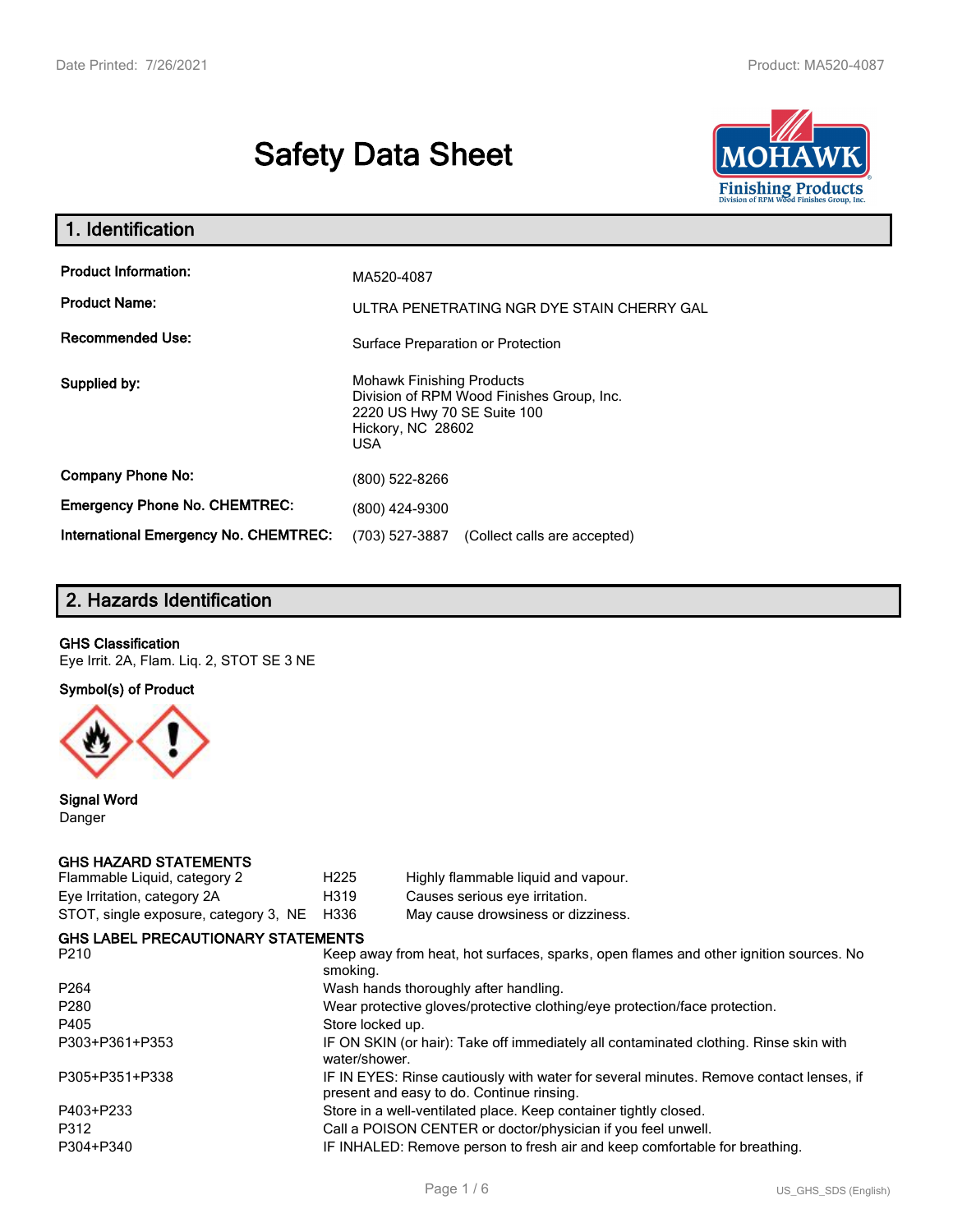| P337+P313                               | If eye irritation persists: Get medical advice/attention.      |  |  |
|-----------------------------------------|----------------------------------------------------------------|--|--|
| P403+P235                               | Store in a well-ventilated place. Keep cool.                   |  |  |
| <b>GHS SDS PRECAUTIONARY STATEMENTS</b> |                                                                |  |  |
| P <sub>240</sub>                        | Ground/bond container and receiving equipment.                 |  |  |
| P <sub>241</sub>                        | Use explosion-proof electrical/ventilating/lighting/equipment. |  |  |
| P <sub>242</sub>                        | Use only non-sparking tools.                                   |  |  |
| P <sub>243</sub>                        | Take precautionary measures against static discharge.          |  |  |

# **3. Composition/Information on ingredients**

| Chemical Name                     | CAS-No.  | Wt. %      | <b>GHS Symbols</b>    | GHS  |
|-----------------------------------|----------|------------|-----------------------|------|
| acetone                           | 67-64-1  | 75-100     | GHS02-GHS07           | H225 |
| ethanol                           | 64-17-5  | $2.5 - 10$ | GHS02                 | H225 |
| propylene glycol monomethyl ether | 107-98-2 | $01-10$    | GHS02-GHS06-<br>GHS07 | H226 |

**GHS Statements** H225-302-319-332-336 H226-331-336

The exact percentage (concentration) of ingredients is being withheld as a trade secret.

The text for GHS Hazard Statements shown above (if any) is given in the "Other information" Section.

# **4. First-aid Measures**



FIRST AID - EYE CONTACT: IF IN EYES: Rinse cautiously with water for several minutes. Remove contact lenses, if present and easy to do. Continue rinsing. If eye irritation persists: Get medical advice/attention.

FIRST AID - SKIN CONTACT: IF ON SKIN (or hair): Take off immediately all contaminated clothing. Rinse skin with water/shower.

FIRST AID - INGESTION: IF SWALLOWED: rinse mouth. Do NOT induce vomiting. IF exposed or if you feel unwell: Call a POISON CENTER or doctor/physician.

FIRST AID - INHALATION: IF INHALED: Remove person to fresh air and keep comfortable for breathing.

# **5. Fire-fighting Measures**

**SPECIAL FIREFIGHTING PROCEDURES:** Evacuate all persons from the fire area to a safe location. Move non-burning material, as feasible, to a safe location as soon as possible. Fire fighters should be protected from potential explosion hazards while extinguishing the fire. Wear self-contained breathing apparatus (SCBA) and full fire-fighting protective clothing. Thoroughly decontaminate all protective equipment after use. Containers of this material may build up pressure if exposed to heat (fire). Use water spray to cool fire-exposed containers. Use water spray to disperse vapors if a spill or leak has not ignited. DO NOT extinguish a fire resulting from the flow of flammable liquid until the flow of the liquid is effectively shut off. This precaution will help prevent the accumulation of an explosive vapor-air mixture after the initial fire is extinguished.

**FIREFIGHTING EQUIPMENT:** This is a NFPA/OSHA Class 1B or less flammable liquid. Follow NFPA30, Chapter 16 for fire protection and fire suppression. Use a dry chemical, carbon dioxide, or similar ABC fire extinguisher for incipeint fires. Water may be used to cool and prevent rupture of containers that are exposed to heat from fire.

# **6. Accidental Release Measures**

#### **ENVIRONMENTAL MEASURES:** No Information

**STEPS TO BE TAKEN IN CASE MATERIAL IS RELEASED OR SPILLED:** Follow personal protective equipment recommendations found in Section VIII. Personal protective equipment needs must be evaluated based on information provided on this sheet and the special circumstances created by the spill including; the material spilled, the quantity of the spill, the area in which the spill occurred, and the training and the expertise of employees in the area responding to the spill. Never exceed any occupational exposure limits. Shut off ignition sources; including electrical equipment and flames. Do not allow smoking in the area. Do not allow the spilled product to enter public drainage system or open waterways.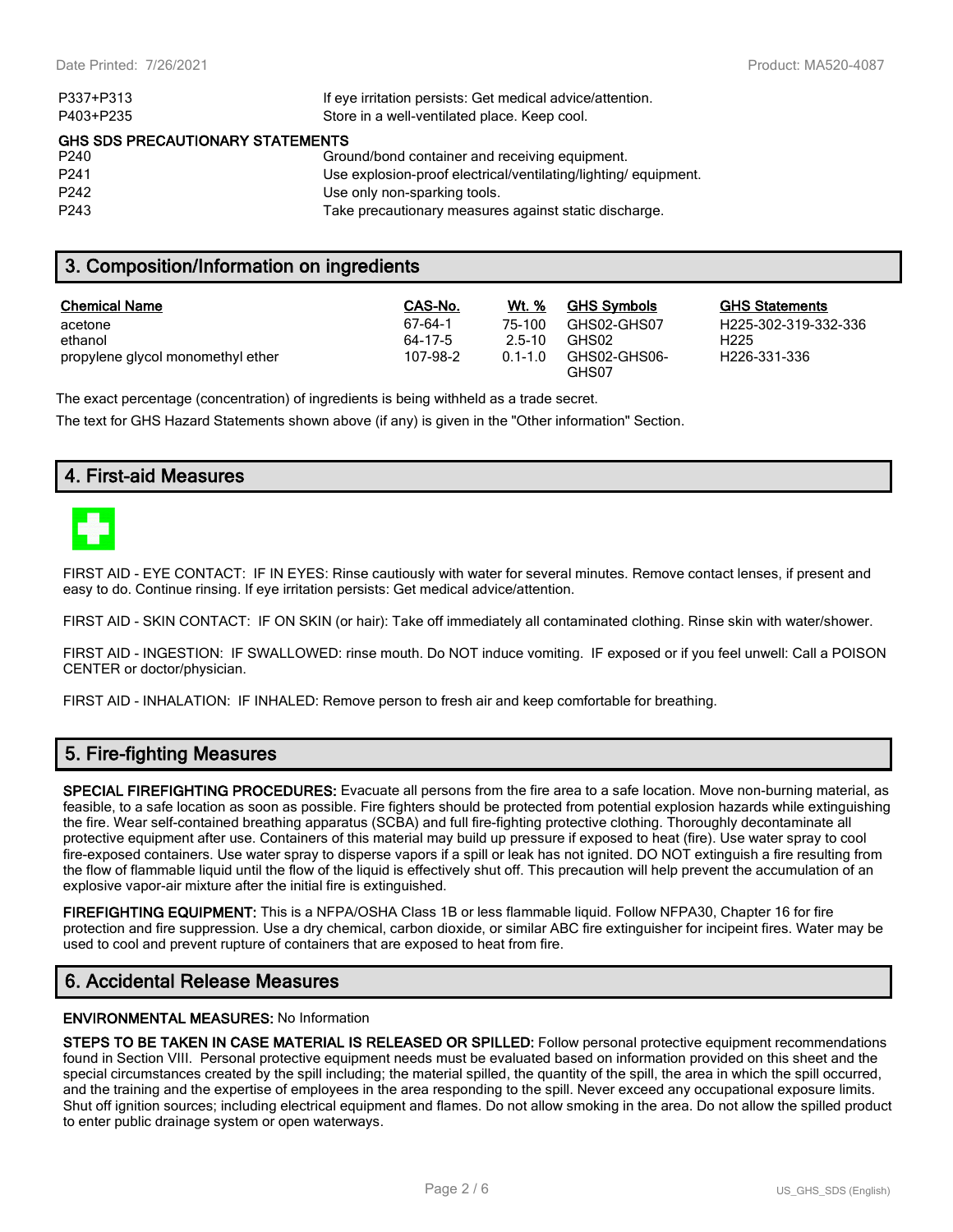# **7. Handling and Storage**



**HANDLING:** Avoid inhalation and contact with eyes, skin, and clothing. Wash hands thoroughly after handling and before eating or drinking. In keeping with safe handling practices, avoid ignition sources (smoking, flames, pilot lights, electrical sparks); ground and bond containers when transferring the material to prevent static electricity sparks that could ignite vapor and use spark proof tools and explosion proof equipment. Empty containers may retain product residue or vapor. Do not pressurize, cut, weld, braze, solder, drill, grind, or expose container to heat, flame, sparks, static electricity, or other sources of ignition. Any of these actions can potentially cause an explosion that may lead to injury.

**STORAGE:** Keep containers closed when not in use. Store in cool well ventilated space away from incompatible materials.

# **8. Exposure Controls/Personal Protection**

| Ingredients with Occupational Exposure Limits |                      |                         |                     |                         |  |
|-----------------------------------------------|----------------------|-------------------------|---------------------|-------------------------|--|
| <b>Chemical Name</b>                          | <b>ACGIH TLV-TWA</b> | <b>ACGIH-TLV STEL</b>   | <b>OSHA PEL-TWA</b> | <b>OSHA PEL-CEILING</b> |  |
| acetone                                       | $250$ ppm            | 500 ppm                 | $1000$ ppm          | N.D.                    |  |
| ethanol<br>propylene glycol monomethyl ether  | N.D.<br>50 ppm       | $1000$ ppm<br>$100$ ppm | $1000$ ppm<br>N.D.  | N.D.<br>N.D.            |  |

**Further Advice: MEL = Maximum Exposure Limit OES = Occupational Exposure Standard SUP = Supplier's Recommendation Sk = Skin Sensitizer N.E. = Not Established N.D. = Not Determined**

#### **Personal Protection**



**RESPIRATORY PROTECTION:** Use adequate engineering controls and ventilation to keep levels below recommended or statutory exposure limits. If exposure levels exceed limits use appropriate approved respiratory protection equipment.





**EYE PROTECTION:** Wear chemical-resistant glasses and/or goggles and a face shield when eye and face contact is possible due to splashing or spraying of material.



**OTHER PROTECTIVE EQUIPMENT:** No Information

**HYGIENIC PRACTICES:** It is good practice to avoid contact with the product and/or its vapors, mists or dust by using appropriate protective measures. Wash thoroughly after handling and before eating or drinking.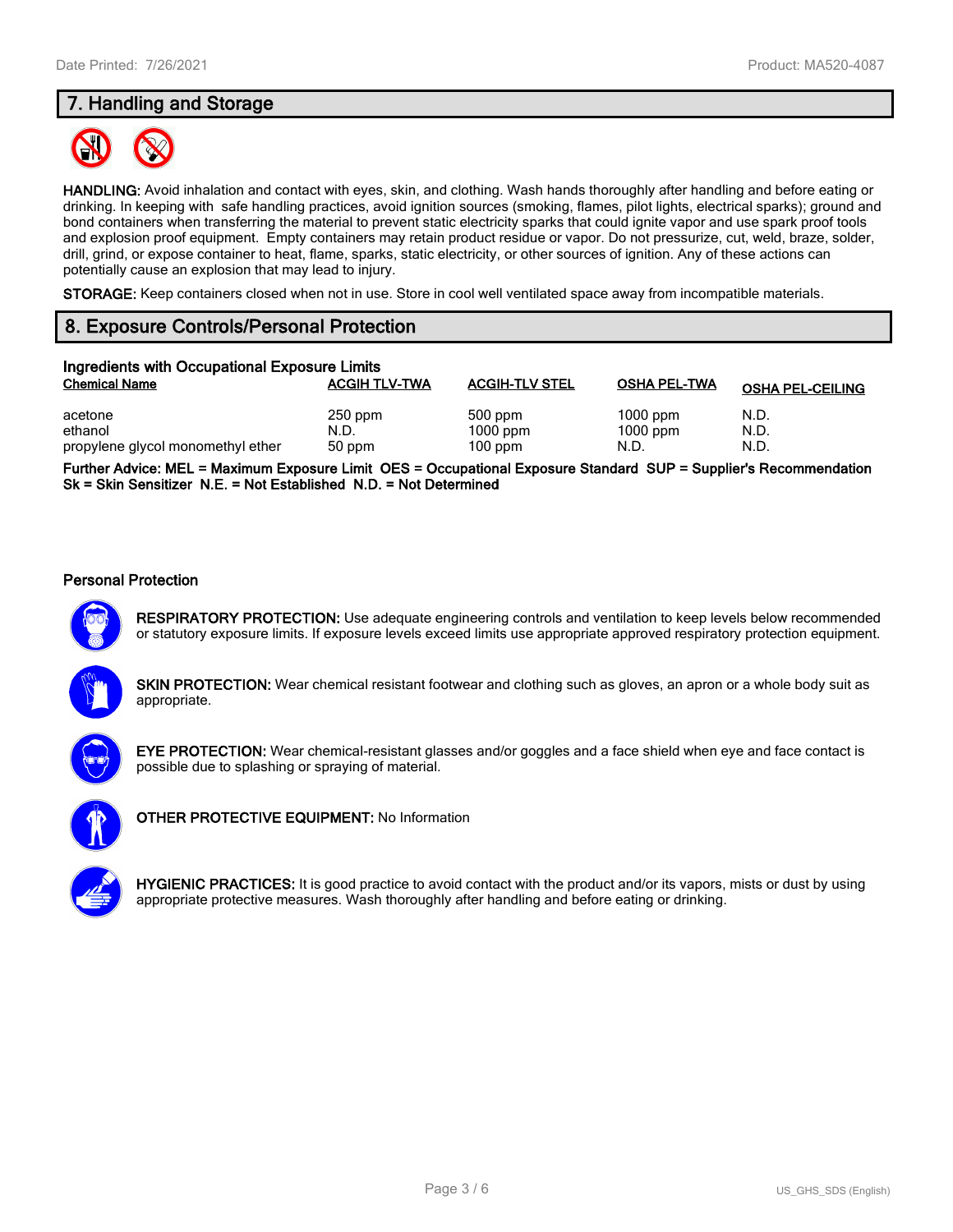**N.I. = No Information**

# **9. Physical and Chemical Properties**

| Appearance:                    | Colored Liquid             | <b>Physical State:</b>                      | <b>LIQUID</b>  |
|--------------------------------|----------------------------|---------------------------------------------|----------------|
| Odor:                          | <b>Strong Solvent</b>      | <b>Odor Threshold:</b>                      | Not determined |
| Density, g/cm3:                | 0.815                      | pH:                                         | Not determined |
| Freeze Point, °F:              | Not determined             | <b>Viscosity:</b>                           | Not determined |
| <b>Solubility in Water:</b>    | Not determined             | Partition Coefficient, n-octanol/<br>water: | Not determined |
| Decomposition temperature, °F: | Not determined             | <b>Explosive Limits, %:</b>                 | Not determined |
| Boiling Range, °F:             | $>100$ °F                  | Flash Point, °F:                            | $-4 ° F$       |
| Combustibility:                | <b>Supports Combustion</b> | Auto-Ignition Temperature, °F:              | Not determined |
| <b>Evaporation Rate:</b>       | Faster than Diethyl Ether  | Vapor Pressure, mmHg:                       | Not determined |
| <b>Vapor Density:</b>          | Not determined             |                                             |                |

# **10. Stability and reactivity**

**STABILITY:** Stable under normal conditions.

**CONDITIONS TO AVOID:** Heat, flames and sparks.

**INCOMPATIBILITY:** Acids, Bases, Oxidizing agents

**HAZARDOUS DECOMPOSITION PRODUCTS:** Not determined.

# **11. Toxicological information**

**Practical Experiences**

**EMERGENCY OVERVIEW:** No Information

**EFFECT OF OVEREXPOSURE - EYE CONTACT:** No Information

**EFFECT OF OVEREXPOSURE - INGESTION:** No Information

**EFFECT OF OVEREXPOSURE - INHALATION:** No Information

**EFFECT OF OVEREXPOSURE - SKIN CONTACT:** No Information

**CARCINOGENICITY:** No Information

#### **PRIMARY ROUTE(S) OF ENTRY:**

**Eye Contact, Skin Contact, Inhalation**

# **Acute Toxicity Values**

**The acute effects of this product have not been tested. Data on individual components are tabulated below**

| CAS-No. | <b>Chemical Name</b> |
|---------|----------------------|
| 67-64-1 | acetone              |

**Casary Chemical Chemical LD50 Chemical LD50 Vapor LC50** 1800 mg/kg Rat 20000 mg/kg Rabbit 50.1 mg/L Rat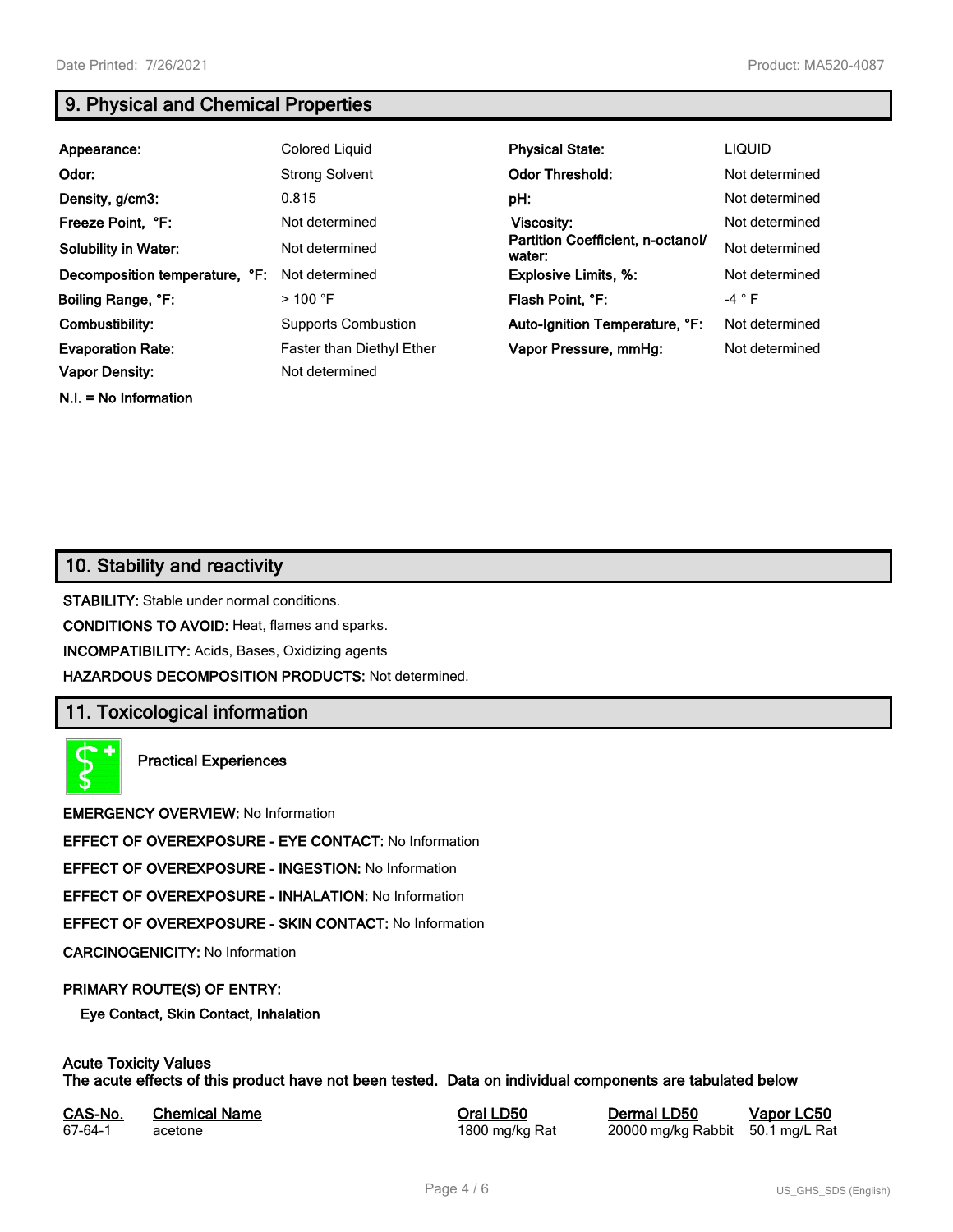64-17-5 ethanol 7060 mg/kg Rat 15,800 mg/kg 124.7 mg/L Rat 107-98-2 propylene glycol monomethyl ether 5000 mg/kg Rat 13000 mg/kg Rabbit >6 mg/L Rat

#### **N.I. = No Information**

## **12. Ecological information**

**ECOLOGICAL INFORMATION:** Ecological evaluation of this material has not been performed; however, do not allow the product to be released to the environment without governmental approval/permits.

## **13. Disposal Information**



**Product**

**DISPOSAL METHOD:** Waste from this material may be a listed and/or characteristic hazardous waste. Dispose of material, contaminated absorbent, container and unused contents in accordance with local, state, and federal regulations.

**STEPS TO BE TAKEN IN CASE MATERIAL IS RELEASED OR SPILLED:** Follow personal protective equipment recommendations found in Section VIII. Personal protective equipment needs must be evaluated based on information provided on this sheet and the special circumstances created by the spill including; the material spilled, the quantity of the spill, the area in which the spill occurred, and the training and the expertise of employees in the area responding to the spill. Never exceed any occupational exposure limits. Shut off ignition sources; including electrical equipment and flames. Do not allow smoking in the area. Do not allow the spilled product to enter public drainage system or open waterways.

# **14. Transport Information**

**SPECIAL TRANSPORT PRECAUTIONS:** No Information

**DOT:** CONSUMER COMMODITY

**IATA:** UN1263, PAINT, 3, II

**IMDG:** UN1263, PAINT, 3, II

# **15. Regulatory Information**

### **U.S. Federal Regulations:**

#### **CERCLA - SARA Hazard Category**

This product has been reviewed according to the EPA 'Hazard Categories' promulgated under Sections 311 and 312 of the Superfund Amendment and Reauthorization Act of 1986 (SARA Title III) and is considered, under applicable definitions, to meet the following categories:

Fire Hazard, Acute Health Hazard

#### **SARA SECTION 313**

This product contains the following substances subject to the reporting requirements of Section 313 of Title III of the Superfund Amendment and Reauthorization Act of 1986 and 40 CFR part 372:

No Sara 313 components exist in this product.

#### **TOXIC SUBSTANCES CONTROL ACT**

This product contains the following chemical substances subject to the reporting requirements of TSCA 12(B) if exported from the United States: